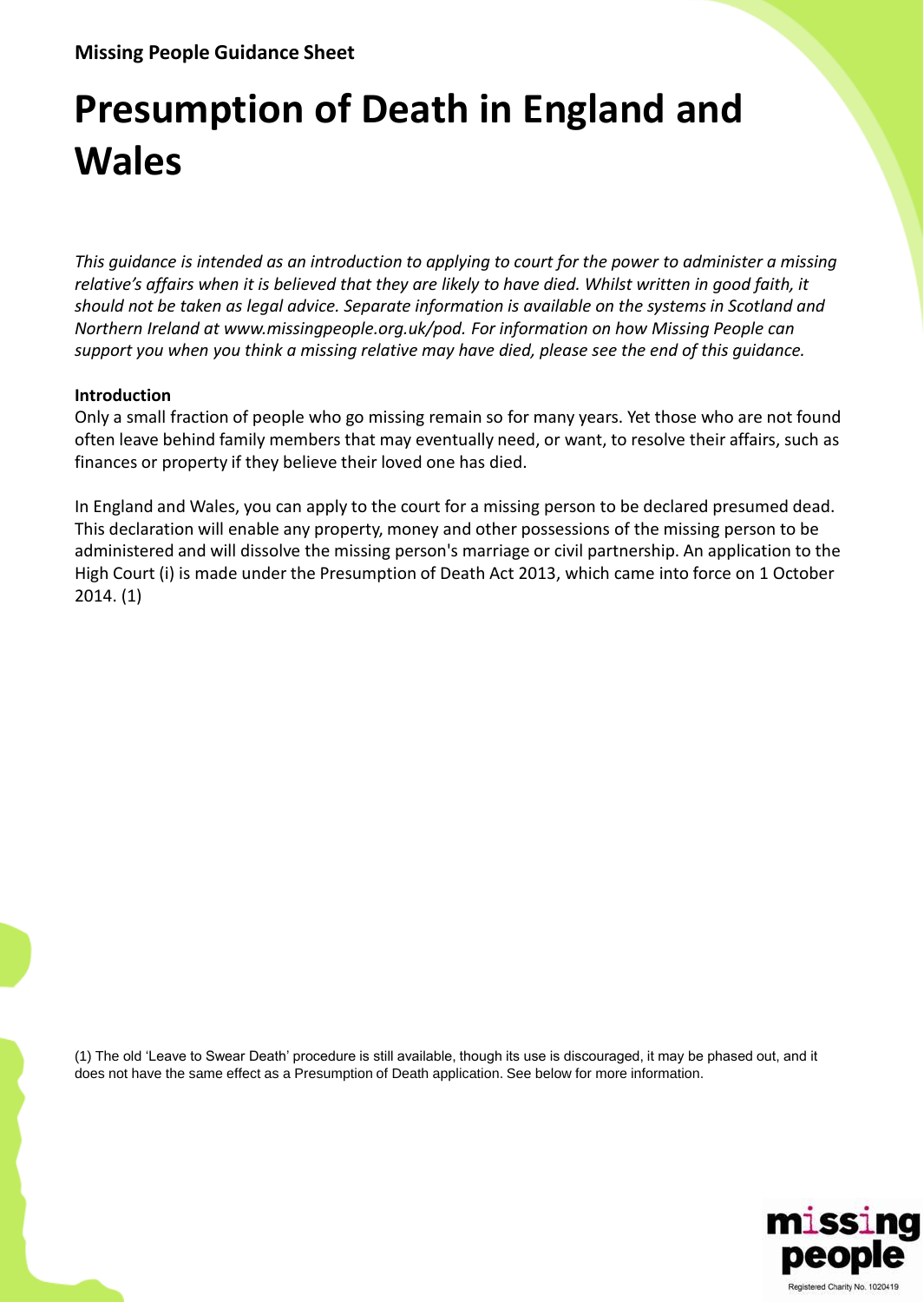# *Before starting*

# **Is a certificate of presumed death similar to a death certificate and allow me to do the same things, like apply for probate, and end marriages?**

Once someone has successfully received a Declaration of Presumed Death, they can then: Apply to the General Registry Office for a Certificate of Presumed Death; and Apply for probate.

The declaration automatically ends any marriage or civil partnership. A Certificate of Presumed Death can be used as evidence of death in the same way as a Death Certificate.

# **What is the effect of a declaration of presumed death?**

The declaration of presumed death is legal proof of the missing person's status as being believed to have died, along with a date and time of the presumed death. The declaration will end any marriage or civil partnership. As mentioned above, it will enable the family to deal with any property, money or assets that the missing person had through the normal probate process.

The court can also deal with any questions around the missing person's property, assets and money that those close to the missing person may have an interest in or acquire as a result of a declaration. In addition the court can decide that the value of an asset cannot be recovered following any later change in the declaration (ii) (for example, if it is found that the missing person is alive, or if the terms of the declaration are challenged).

The declaration becomes final once the appeal window that follows the declaration has closed, and subject to the outcome of any appeal made. An appeal may be brought within 21 days of the declaration unless the court has specified a different length of time when making the declaration.

Note that one can apply for a variation order if a missing person returns (see below), but this will not necessarily lead to all of their belongings and affairs being returned to them.

# **What is the seven-year rule and how does it work?**

A Declaration of Presumed Death will be granted if the court is satisfied *either*: that the missing person has died; *or* has not been known to be alive for at least seven years (iv).

If there is clear evidence that the person has died, a Presumption of Death application can be made immediately. What matters is the strength of the evidence, not the period of time. In general, though, the shorter the period of time since the person has been missing, the stronger the evidence will have to be. Suicide notes would be seen as strong evidence.

If there is insufficient evidence the person has died, you will have to show that the person has not been known to be alive for at least seven years.

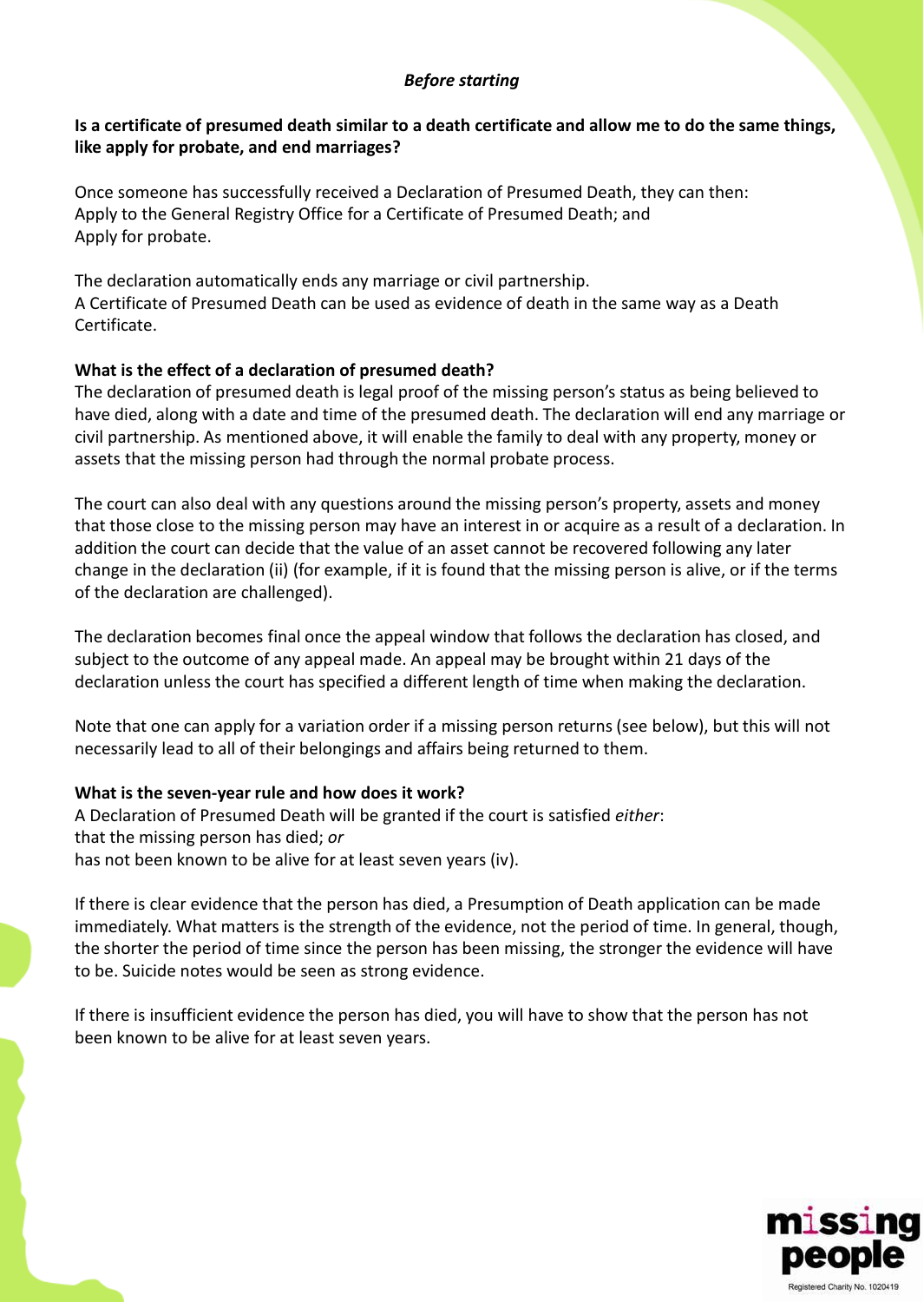Further information on the seven year period can also be found in Missing People's guidance sheet 'When can a missing person be declared dead: The seven year rule?' which can be found at [http://www.missingpeople.org.uk/files/FamilyGuidance/sevenyearcontactdetails.pdf.](http://www.missingpeople.org.uk/files/FamilyGuidance/sevenyearcontactdetails.pdf)

#### **Which court issues the Declaration of Presumption of Death?**

Presumptions of Death applications are dealt with by the High Court and they issue *Declarations* of Presumption of Death. *Certificates* of Presumed Death are then issued by the General Registry Office on application following a Declaration of Presumption of Death, which will allow the affairs of the person to be administered in the same way as a Death Certificate allows.

#### **Who can apply to the High Court?**

You can apply to the High Court if the missing person was domiciled (iii) in England or Wales, or was living in England or Wales for least one year before they went missing, or if you are the spouse or civil partner of the missing person and are domiciled in England or Wales, or have been living there for at least one year before making the application.

Whilst anyone can apply for a declaration of presumed death for a missing person, the court must refuse to hear an application if it considers that the applicant does not have 'sufficient interest' in the outcome of it, and if it is made by a person other than the missing person's spouse, civil partner, parent, child or sibling.

#### **What should I do about the missing person's mortgage, insurance, and finances?**

It is generally better to contact mortgage companies to inform them about the missing person and your circumstances rather than ignore their letters. This can help avoid repossession proceedings. It is always a good idea to keep financial and legal institutions informed about any changes in the situation and ask them for clarification of the situation from their perspective.

It is recommended that you let the life insurance company of the missing person know about your application as soon as possible and that you update them on its progress.

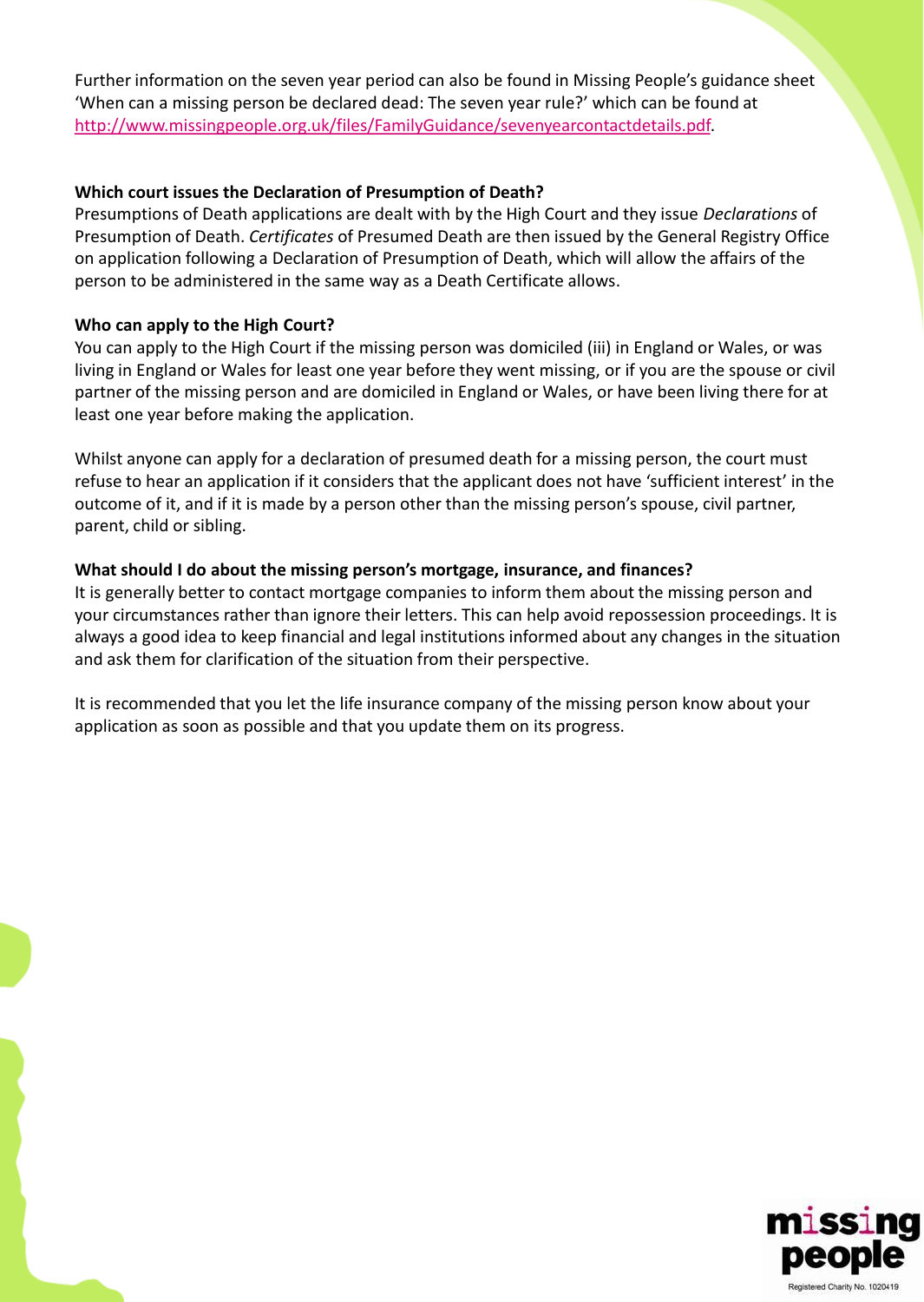# *Legal advice*

#### **Do I need a legal advice or a solicitor to help make an application?**

You will probably need the help of a solicitor to prepare an application, along with the evidence needed to support the application.

If possible, it might be helpful to try and find a solicitor who has experience of dealing with presumption of death, or similar applications and has the expertise to deal with your case. A barrister is not required for a Presumption of Death application.

#### **Where can I find a solicitor that will know about this and be good value for money?**

When you ring a solicitor to discuss working on your case, it might be worth asking if they have worked on presumption of death cases before. If you would like help finding such a solicitor, the Law Society of England and Wales may be able to assist you. You can contact it via www.lawsociety.org.uk or on 020 7320 5650.

You can also ring Missing People to be directed to solicitors we know have worked on such cases, although we cannot make specific recommendations.

#### **What are the potential costs involved?**

As of October 2015, the application will cost approximately £680, not including solicitor's fees, if you choose to employ one. Solicitor's fees will vary from case to case. An average case can cost £5,000, but more complicated cases could cost a lot more.

The £680 is composed of a court fee of £480 and approximately £200 to advertise the application in the local newspaper, both of which are requirements for making the application.

If you wish to use a solicitor to help you compose the application and advise you on gathering the relevant evidence, it may be useful to discuss with the solicitor how much the application is likely to cost in advance of starting the process. You should get this in writing along with the basis on which you will be charged – hourly, etc. This should help you to understand the full cost of making an application.

Once one has acquired the presumption of death declaration, there will be other fees associated with gaining permission to administer the person's affairs and distributing their assets. These can vary, depending on the complexity of the case.

# **If I can't afford a solicitor, what do I do?**

Some solicitors will ask for payment upfront. Others may be willing to delay payment until after the case is complete and you have access to the assets in the estate. Alternatively, they may be willing to work on the case and be paid only if the application is successful (no-win-no-fee). If a solicitor acts on a no-win-no-fee basis they may charge you a 'success fee' in addition to their normal costs. Not all solicitors will offer these options and it is worth explaining your situation to a solicitor to see whether these options are available. For help finding an experienced solicitor, you can contact the Law Society of England and Wales, who may be able to assist you. You can contact them via www.lawsociety.org.uk or on 020 7320 5650. For more information and for recommended solicitors you can also ring Missing People.

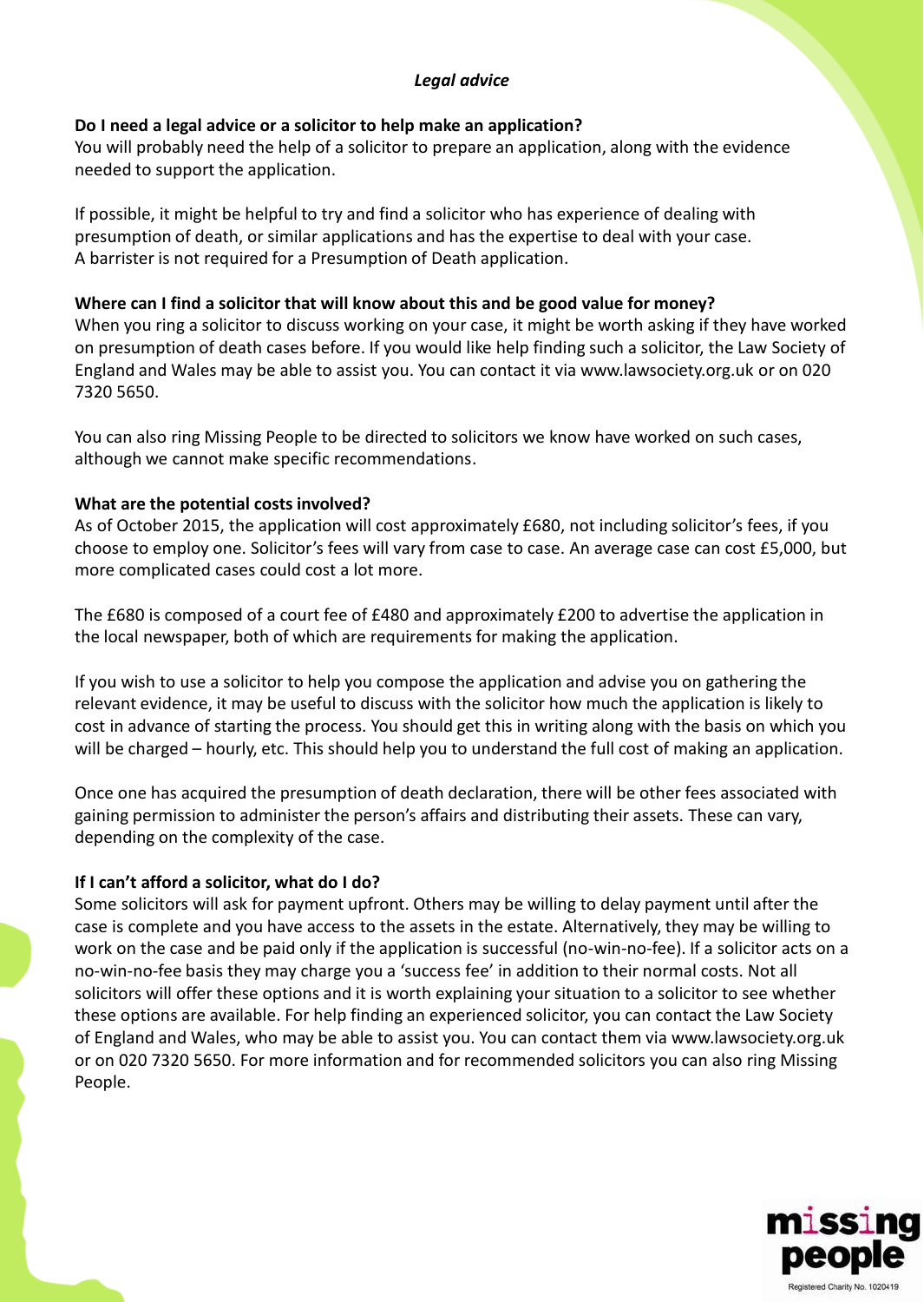**What are the steps for getting a Presumption of Death declaration?**

-

# **The Presumption of Death Application Process**



# **Are the assets of the missing person passed on straight after the Declaration of Presumed Death is made?**

If the person's assets total less than £5,000, banks and some other organisations might not require any further steps before they pass on the assets. In other cases, however, you must then apply for 'probate' before you can administer the missing person's affairs and distribute any assets:

If the missing person has a will: one must apply for a grant of probate. The executor of the will is usually indicated in the will;

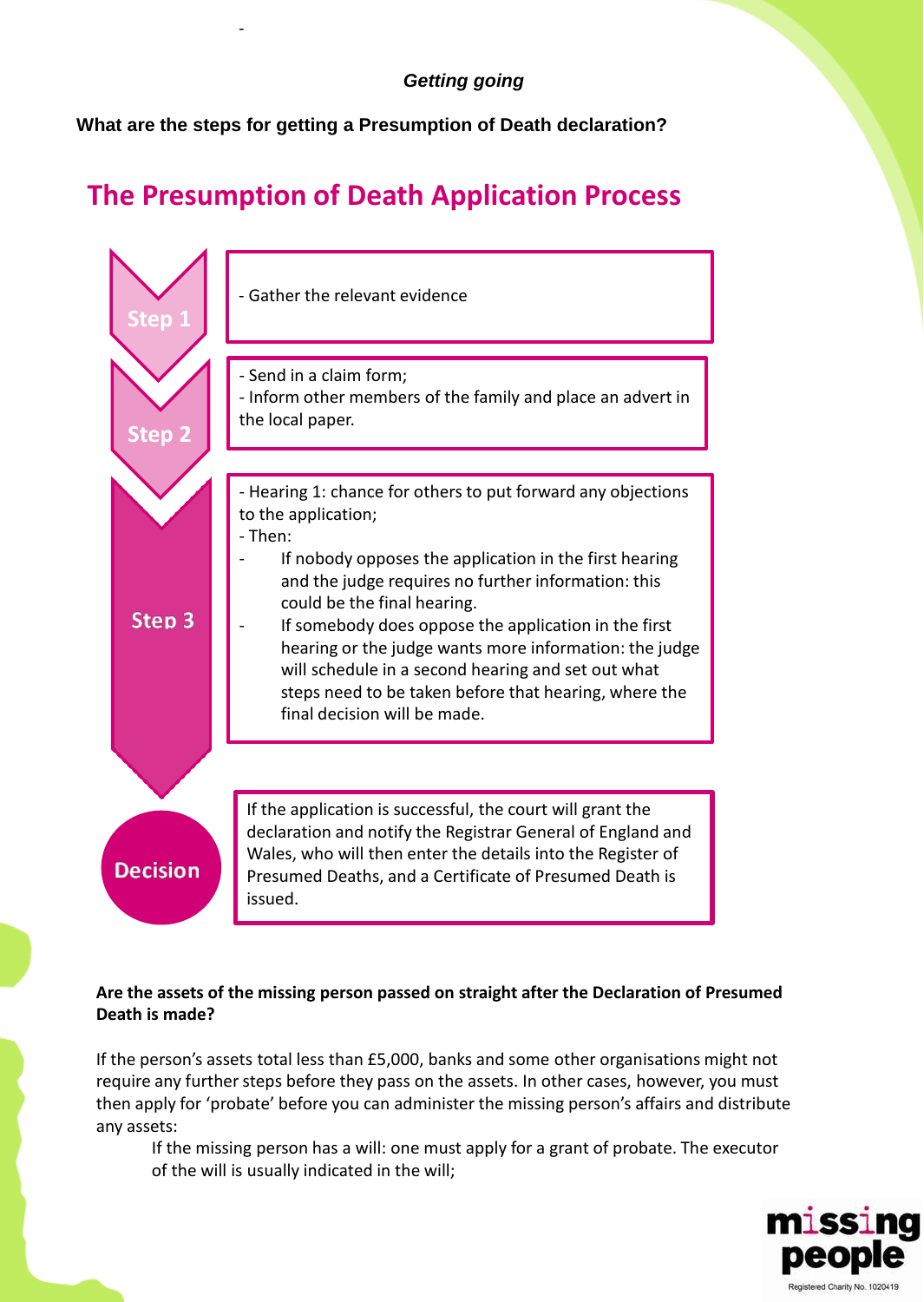$\circ$  If the missing person does not have a will: one must apply for a grant of letters of administration. In this case, then the administrator must be the missing person's closest living relative.

For more information on these steps, see the relevant questions below.

#### **How long does the whole process take?**

The process of acquiring the presumption of death declaration takes from four to six months. The length of each stage can vary. This doesn't include the time required for gaining permission to administer the missing person's affairs and distribute any assets.

#### *Step 1: Gather the relevant evidence and send in a claim form*

#### **What kind of evidence is needed to submit to the court and who provides this?**

If you decide to make an application, you will need to gather evidence that demonstrates the likelihood that your missing relative has died.

If you are making the application then you will be responsible for providing the relevant evidence. The court will require sight of the missing person's bank statements, in particular from the date of disappearance, so that they can investigate any suspicious transactions. It is therefore very important not to destroy bank statements. Hold onto any credit card bills that have been paid off by the family. Whilst it may be helpful to get legal advice as to what other kind of evidence is relevant in your circumstances, this will include evidence that either suggests they have died, or shows that they have not been known to be alive for at least seven years.

The following are some examples of the kinds of evidence that might be helpful in your application:

- Written statements from witnesses who can assist the Court with relevant information about the missing person and/or their disappearance; that might include an employer or colleague, close friend and/or relatives who would have expected to have been contacted by the missing person. These should be signed and dated by the person that has written the statement and include the name of the court and the case. The paragraphs should be numbered. (At least one is required, but more might strengthen the case.)
- Evidence of the search for your relative. This can include statements from the police and other search agencies that were involved, such as Missing People. If the person has gone missing abroad, reports from foreign police forces will be helpful. These must be translated by a court-approved translator.
- Newspaper clippings about searches for the missing person or about them going missing.
- Information on the missing person's current and savings accounts.
- Information on the missing person's life insurance.

Some information is always required for the court application. This is listed in the box below.

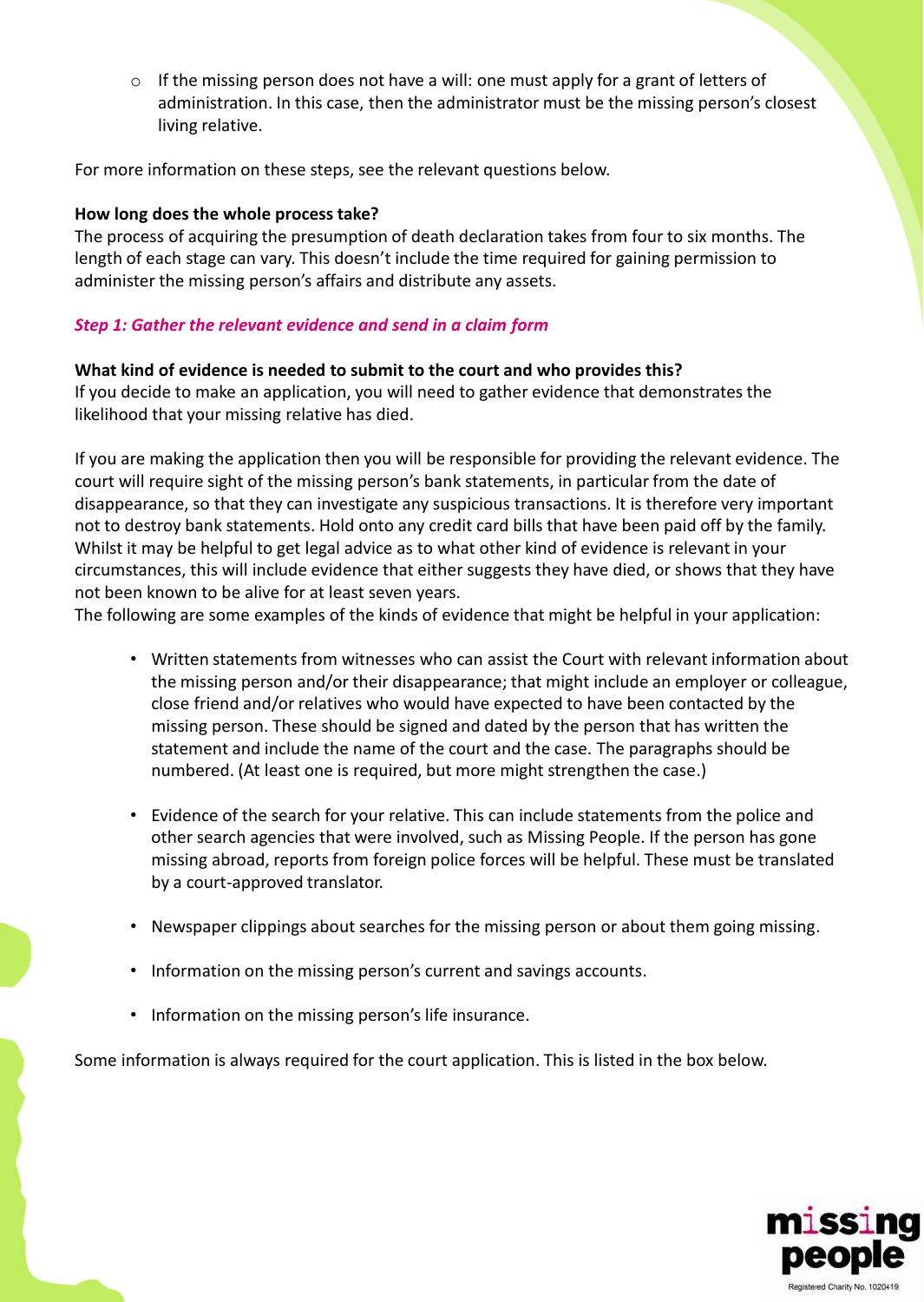# **Information always required by the court**

# **A. Information about you (the claimant)**

**1. Your name and address**

**2. Your relationship with the missing person**

**3. If you are not the spouse, civil partner, parent, child or sibling, details of your interest in the application**

#### **B. Information about the missing person**

**1. Full name, and any other names by which the missing person has been known**

- **2. Gender**
- **3. Maiden surname (if any)**
- **4. Date and place of birth**
- **5. Occupation**

**6. Occupation, name and surname of the missing person's spouse or civil partner, or parents if the missing person was under 16**

**7. National Insurance number**

**8. Date on which the missing person is thought to have died, or when the missing person was last known to have been alive**

**9. Grounds on which the court has jurisdiction (i.e. either the missing person was domiciled in England and Wales, or was resident for one year before his or her disappearance, or, if you are the spouse or civil partner of the missing person, that you are domiciled in England or Wales, or have been living there for at least one year before making the application)**

**10. Name and address of the spouse or civil partner, parents, children or siblings of the missing person (if any, and if not the claimant).**

# **C. Information about steps taken to trace the missing person**

**1. Details of any enquiries made or other steps taken to trace the missing person or confirm when the missing person was last known to be alive**

**2. Details of the results of such enquiries or other steps**

# **D. Information about the missing person's property**

**1. An estimate of the total value of the assets of the missing person**

**2. Details of property owned by the missing person**

**3. Details of the interest of any other person in the missing person's property where the court is being asked to make a decision**

# **E. Information about advertising the claim**

**1. Details of the newspaper in which the claimant proposes to advertise the claim**

**2. Details of the persons to whom the claimant is giving notice of the claim and, where a person is not related to the missing person, the nature of that person's interest**

**mlssi** 

peop

Registered Charity No. 1020419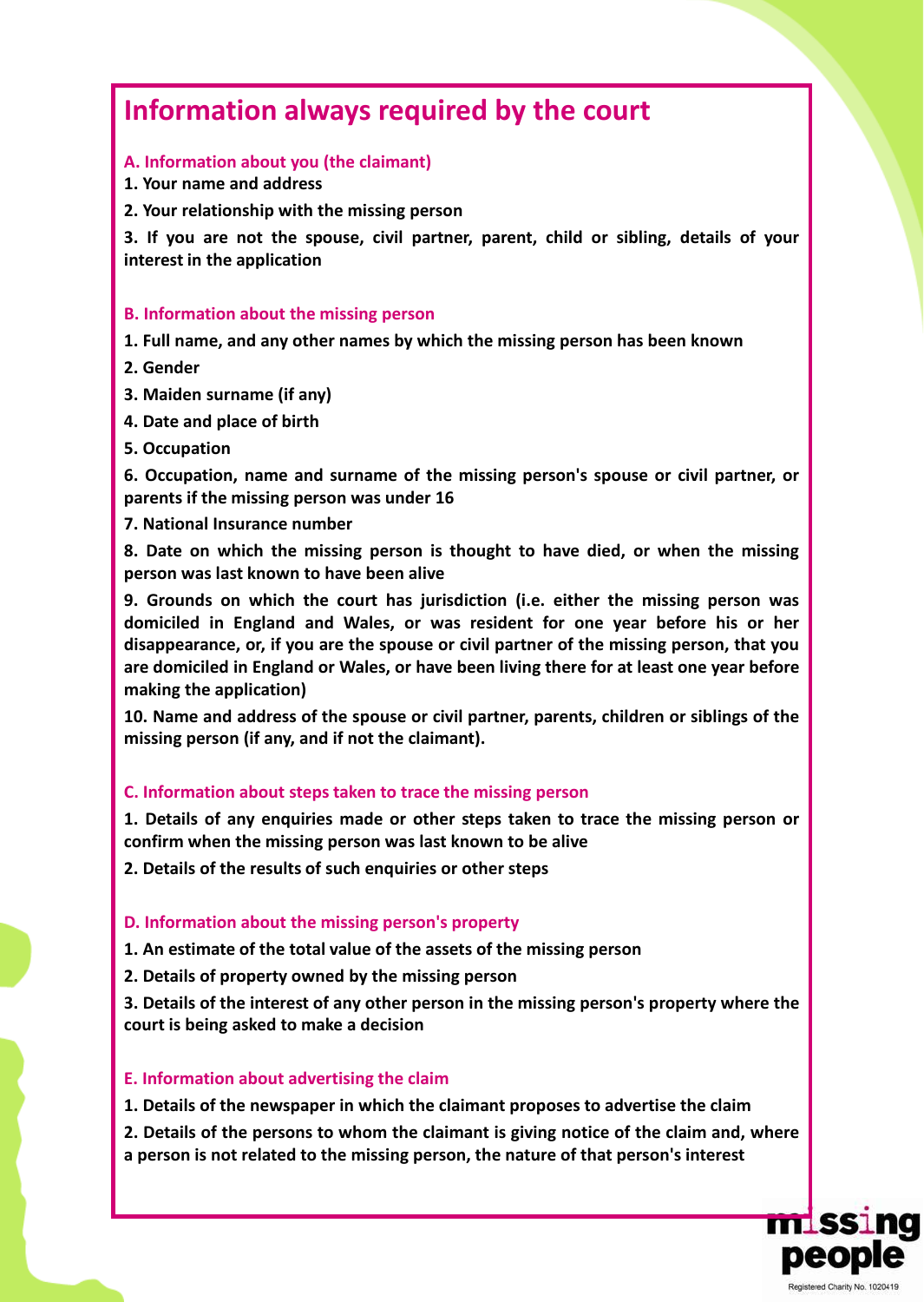# *Step 2: Send in a claim form, inform family members, and advertise the application in the local newspapers*

# **Will I know if an application for a declaration has been made regarding my missing relative by another person?**

When an application for presumed death is made for a missing person, the applicant must notify the missing person's spouse or civil partner and any parent, child or sibling they might have (or else the nearest relative, if there is no one from this list), and any 'other person' that might have an interest. Here, the 'other person' can include companies, such as insurers who may hold a missing person's life insurance policy. This notification must be made within seven days of the application being issued by the Court.

In addition, within these seven days the applicant must also ensure that notice of the application is put in one or more newspapers which circulate in the area where the missing person was last known to live. You will have to provide a copy of the newspaper advertisement to the court at least five days before the hearing. The advertisement must set out the details of the claim.

As such, if you are the close relative of a missing person, it is likely that you would be aware of any application being made to declare them as presumed dead.

If you are the spouse, civil partner, parent, child or sibling of the missing person, you have a right to intervene in proceedings. This will happen at the first hearing and will involve presenting evidence and your understanding of events. Other people may intervene also, but only with the court's permission.

#### *Step 3: Hearings and final decision*

#### **Will the next-of-kin have to go to court to give evidence?**

If the claimant (applicant) does not have a solicitor, then attendance will be required. If the claimant has a solicitor, most judges will excuse attendance of the claimant. However, the judge might ask the claimant to attend, so it is best to get the solicitor to ask the judge whether this will be necessary. If the judge asks the claimant to attend then attendance is compulsory.

#### **What's it like, if I do go?**

The hearing will involve the claimant (and their solicitor, if they have one) in the room with a district judge looking through the paperwork. They may ask some questions. The court will look at the evidence presented to it and will grant a declaration of presumed death if it is satisfied that the missing person is more likely than not to have died (i.e. on the balance of probabilities, which means 51% or more likely).

If the application is opposed it will be listed for what's called a 'contested hearing' and then it might be in front of a more senior judge, called a circuit judge at another hearing.

If the court grants a declaration, it will state the date and time of the presumed death. Where it is not certain when the missing person is likely to have died, the court will find that they died at the

end of the period of time in which the missing person's fate was uncertain (for example, if it

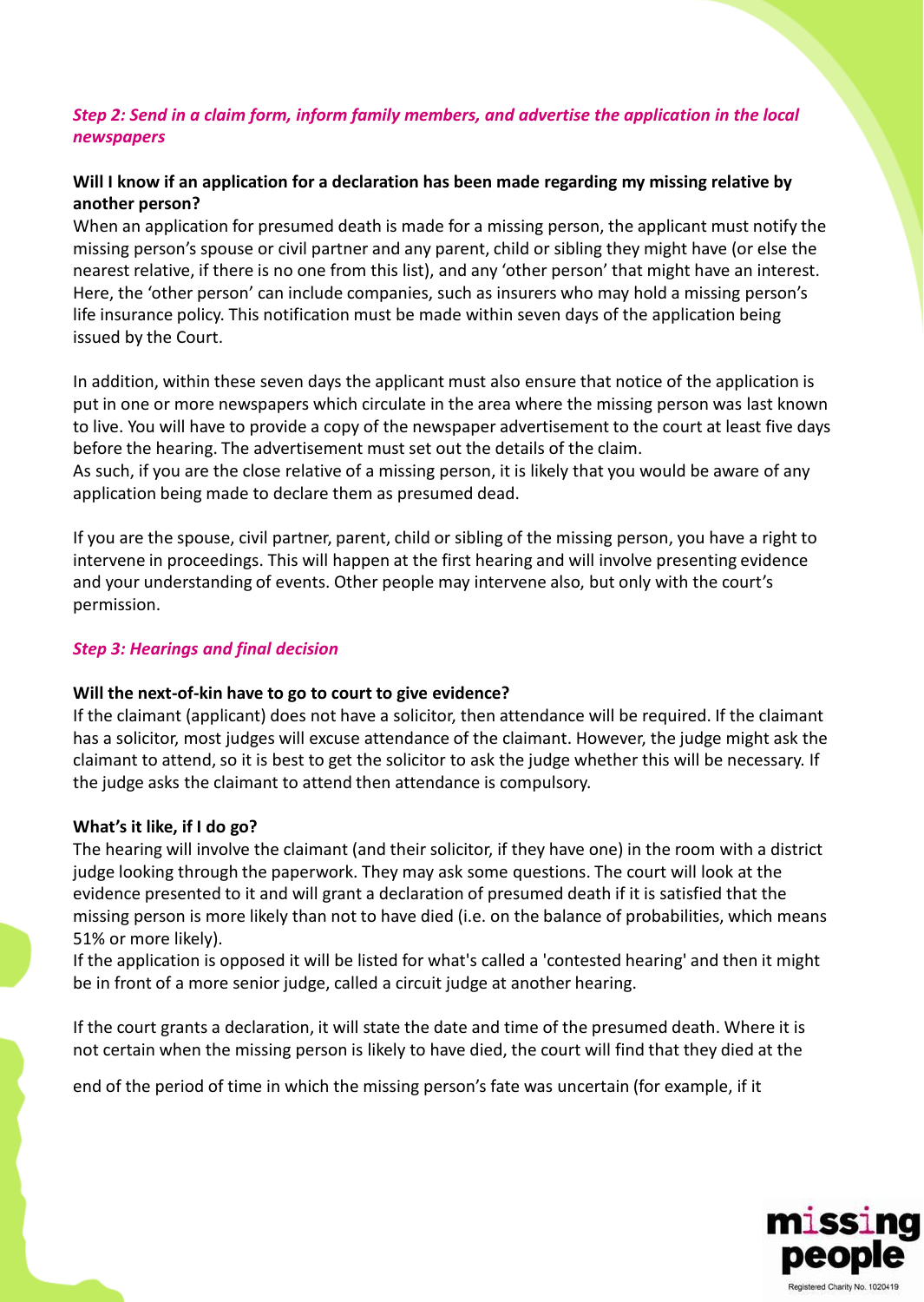is likely the person died between 1 March and 7 April 2005, the court would find they died on 7 April 2005). This is also the case if you are applying on the basis that the person has not been known to have been alive for a period of seven years, i.e. the court will find that the missing person died at the end of the seven year period. The date of presumed death may be relevant, for example, in the context of inheritances.

Once you have successfully received a Declaration of Presumed Death, you can then:

- Apply to the General Registry Office for a Certificate of Presumed Death; and
- Apply for probate, if required (see above: 'Are the assets of the missing person passed on straight after the Declaration of Presumed Death is made?').

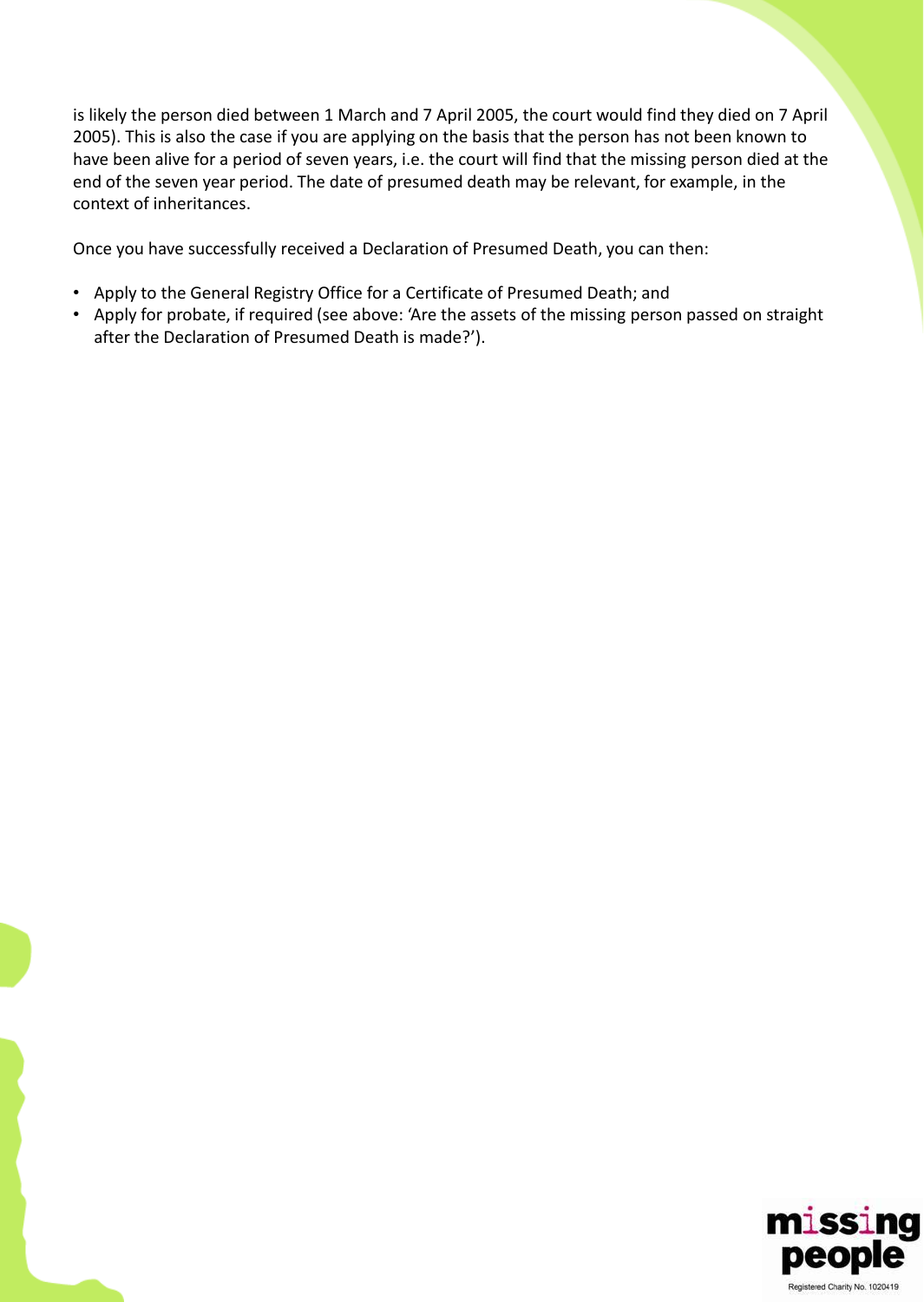# *Challenging Presumption of Death applications and declarations*

# **What happens if the declaration is factually or legally wrong?**

When the court proceedings have finished, there are 21 days in which you can appeal the judgement (unless the court has specified a different time period). The objection can be on the grounds of a mistake in fact or law.

If the judge has already taken into account some facts or arguments by someone objecting to the case, it is very unlikely that an appeal would be made or be successful.

#### **What if my relative is found to be alive or there's new evidence?**

There may also be circumstances in which someone may wish to apply to vary or revoke the declaration of presumed death, for example if the missing person returns, alive, or if evidence comes to light which shows that the missing person was alive at a time later than that declared as the time of death in the original declaration. If so, an application can be made to the High Court for a 'variation order'.

A variation order is a court order that may vary (that is, change) or cancel a declaration of presumed death following an application by any person it sees as having sufficient interest. A variation order will not reinstate any marriage or civil partnership, and does not itself affect the ownership of property obtained for value and in good faith as a result of the declaration. The court can, for example, order property to be transferred from a person who has inherited it under the will of the missing person, either back to the missing person (if found to be alive), or to another person who should have inherited it, but did not because the date on which the missing person was declared presumed dead was incorrect. However, where the property has been sold to a buyer, who has purchased it in good faith, the court order will not affect the buyer's ownership of the property. A variation order will not affect income that has accrued from the date the missing person was declared presumed dead until the date of the variation order in relation to property acquired as a result of the declaration.

The court will not generally include any provisions relating to the property of a missing person in a variation order if the application for a variation order is made more than five years after the date on which the original declaration of presumed death was made, unless there are 'exceptional circumstances.' (v)

The court, when making the original declaration of presumed death, may order the trustee of a trust affected by a declaration to take out an insurance policy against the possibility of a variation order being made. Money held under the trust can be used to pay the insurance premiums.

Where an insurance company is to make a pay out as a result of a declaration (for example, under a life insurance policy), it can require the beneficiary to take out insurance against the possibility of a future variation order being made as a result of the missing person being found to be alive.

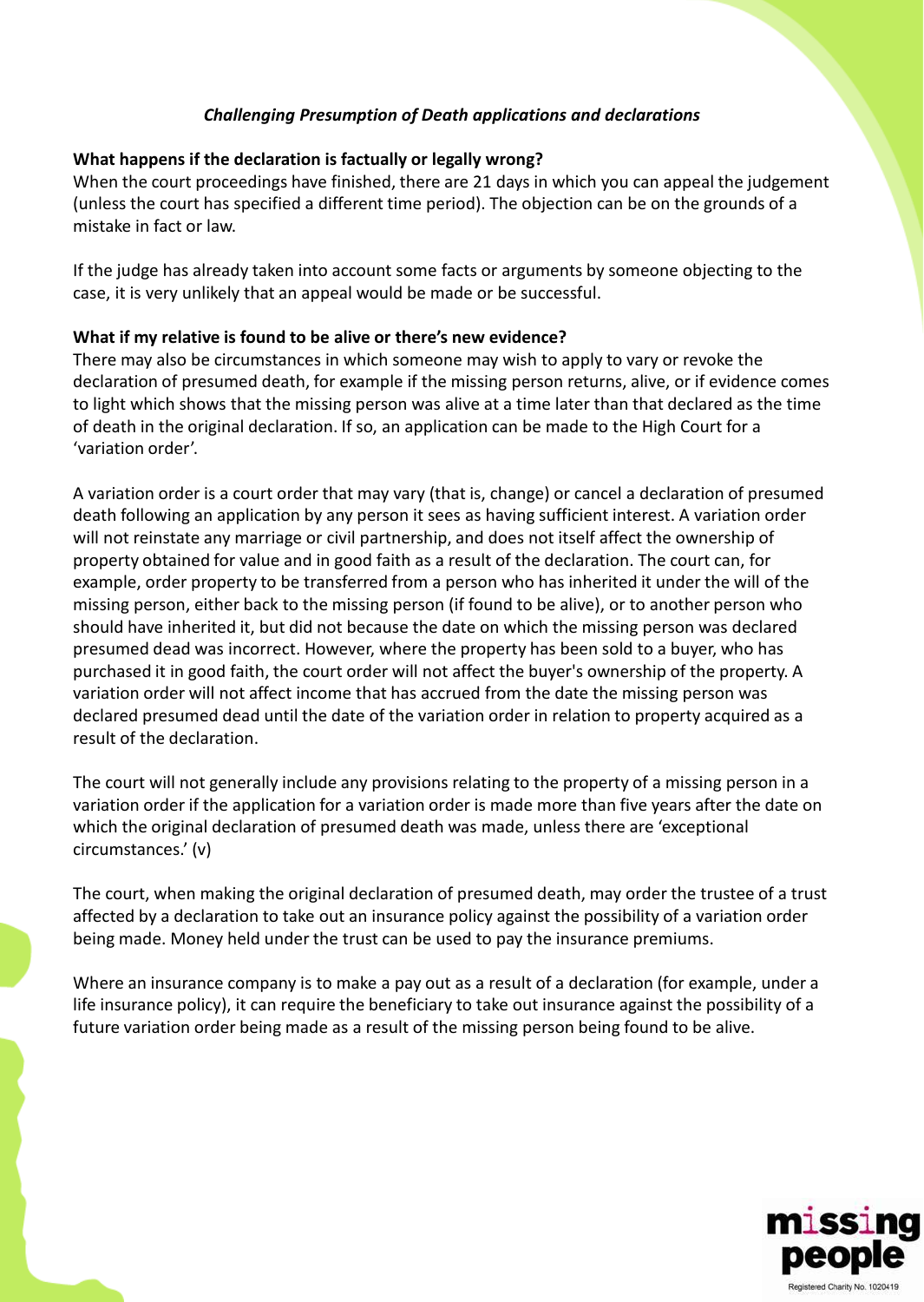If an insurance company has paid out a capital sum as a result of a declaration of presumed death, and a variation order is sought, the court will follow the principle that the insurer is entitled to repayment of that capital sum (if justified by the facts which give rise to the variation order). This means there will be a presumption that the capital sum must be repaid, but that the court will have some flexibility in making that decision.

There is also an opportunity to appeal against the decision of the court to make a variation order. Appeals must be brought within 21 days of the decision (or within the period of time ordered by the court if that is different). As above, they must be on the grounds of a factual or legal mistake.

# **The police think my loved one committed suicide, but I don't want them to be declared dead. What can I do?**

In the United Kingdom, the police cannot apply for a Declaration of Presumption of Death, only the family can. Also, note that there is no requirement on a family to apply for a Declaration of Presumed Death even if they think their loved one may have died.

The most recent police guidance, as of January 2016 (vi), states that '[w]here the missing person has not been found, the case must remain open' (section 4.14). The case should not be closed without finding the person or their body.

# **Another relative of the missing person is instigating presumption of death proceedings, but I don't want them to. What can I do?**

If you are the spouse, civil partner, parent, child or sibling of the missing person, you have a right to intervene in proceedings. This will happen at the first hearing. Other people may intervene also, but only with the court's permission.

If the proceedings have already finished, you can appeal the decision within 21-days (or longer if the judge specifies) of the decision date. Alternatively, you can apply for a variation order. See 'What if my relative is found to be alive or there's new evidence?' above for more.

#### **Who can support me through this time?**

Missing People understands that administering a missing relative's affairs can be daunting and upsetting. Our support team is available around the clock if you would like to talk about how you are feeling throughout this process, or require practical advice on managing and resolving a loved one's affairs and can be reached for free by phone or text on 116 000 or at [116000@missingpeople.org.uk.](mailto:116000@missingpeople.org.uk)

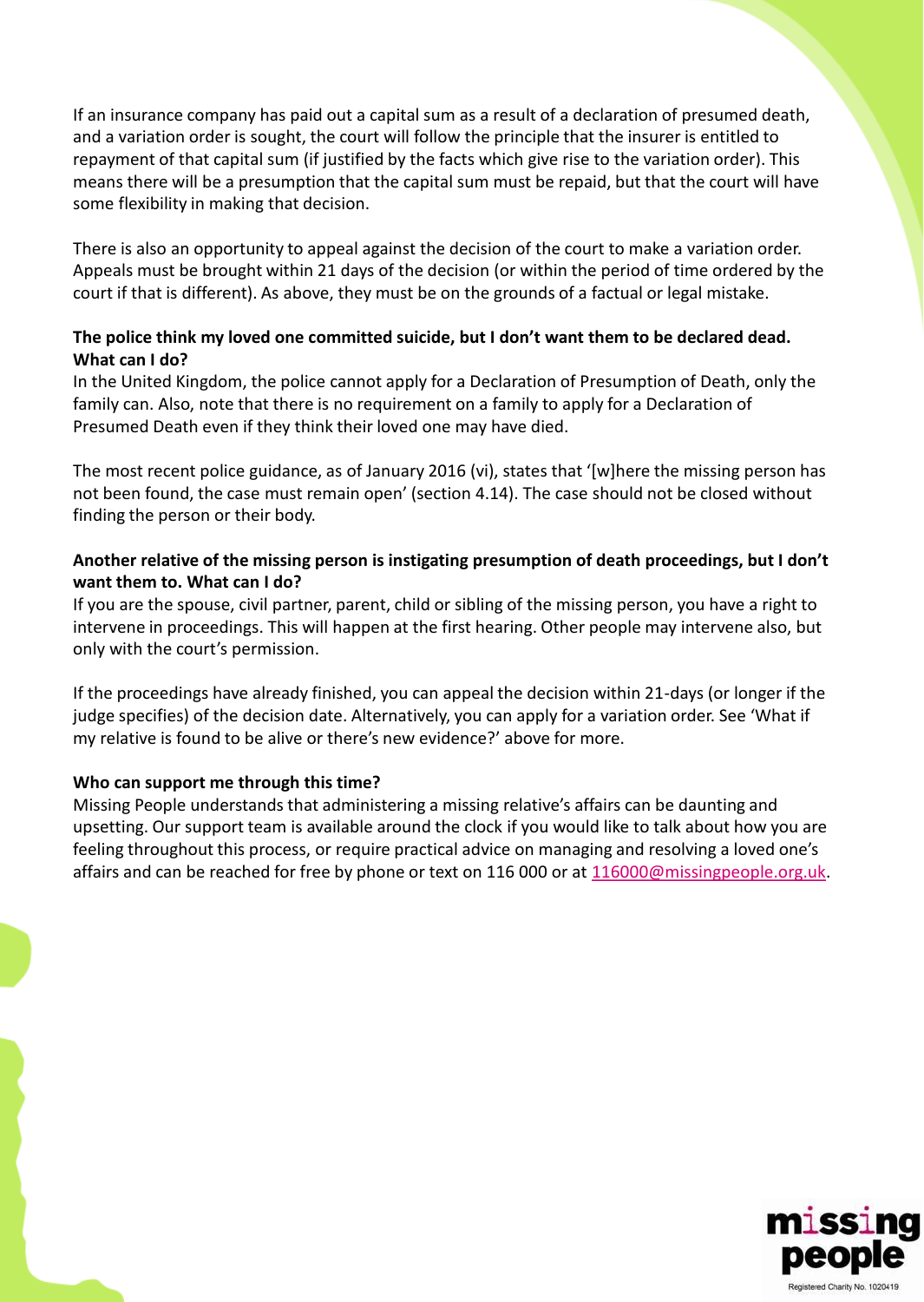#### *Presumption of Death or Leave to Swear Death?*

The old 'Leave to Swear Death' procedure is still effective – although its use is discouraged because of the introduction of the new Presumption of Death Act and it may be phased out. It may be an option worth considering for some people, particularly those who are scared of the idea of a court hearing and don't want to serve the claim on family members or place an advertisement in a local paper. However, one disadvantage of the Leave to Swear Death process is that it does not end a marriage in the way that a Declaration of Presumed Death does. You might want to contact a solicitor or a legal advice service for further guidance.